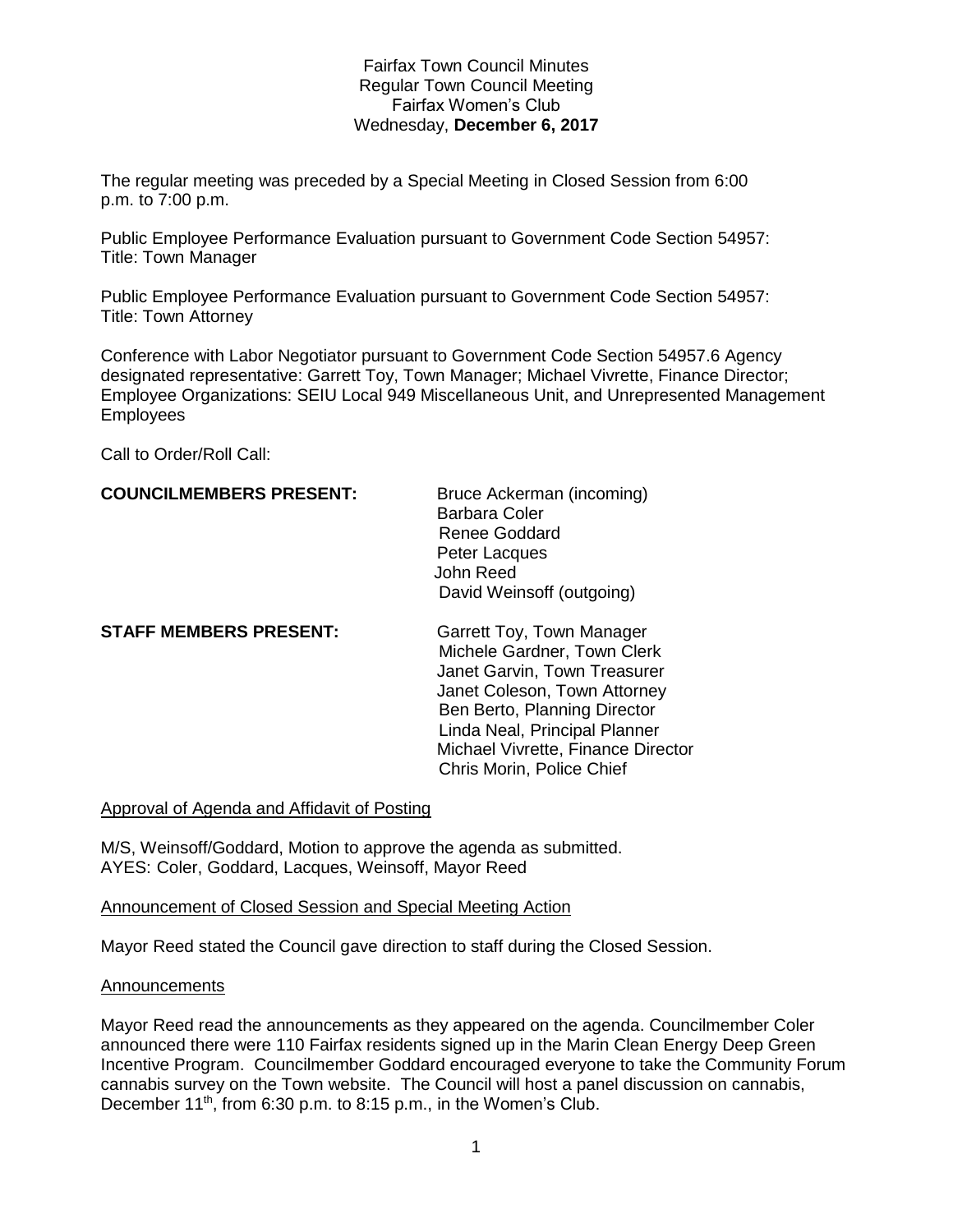# Regular Agenda

# 1. Adopt a Resolution reciting the fact of the General Election held on November 7, 2017, declaring the result and such other matters as provided by law- *Town Clerk*

Town Clerk Gardner presented a staff report.

M/S, Weinsoff/Lacques, Motion to approve a Resolution reciting the fact of the General Election held on November 7, 2017, declaring the result and such other matters as provided by law. AYES: Coler, Goddard, Lacques, Weinsoff, Mayor Reed

## 2. Proclamation in Honor of Councilmember David Weinsoff- *Mayor Reed*

Mayor Reed presented a proclamation to Councilmember Weinsoff in honor of his years of service on the Council.

Mr. Michael Mackintosh thanked Councilmember Weinsoff for his service.

Marin County Supervisor Rice presented a proclamation from the Marin County Board of Supervisors recognizing Councilmember Weinsoff for his years of service.

Ms. Joan Lubamersky, representing State Assemblyman Marc Levine, presented Councilmember Weinsoff with a proclamation.

Ms. Michele Garcilazo, representing Congressman Jared Huffman, presented Councilmember Weinsoff with a Congressional Record Statement.

Councilmember Weinsoff expressed his gratitude and stated it was a privilege to have served the Town of Fairfax. He left the dais.

### 3. Administer Oath of Office to newly elected Councilmembers- *Town Clerk*

Town Clerk Gardner administered the Oath of Office to Councilmembers Ackerman, Coler, and Reed, who assumed their seats on the dais.

# 4. Reorganization of the Town Council: Selection of Mayor and Vice Mayor-*Town Clerk*

M/S, Coler/Goddard, Motion to nominate Councilmember Lacques as Mayor. AYES: Ackerman, Coler, Goddard, Lacques, Mayor Reed

M/S, Goddard/Lacques, Motion to nominate Councilmember Coler as Vice Mayor. AYES: Ackerman, Coler, Goddard, Lacques, Weinsoff, Mayor Reed

Mayor Lacques presented Councilmember Reed with a plaque and thanked him for his year of service as Mayor.

### Break

The Council took a 15-minute break for refreshments.

### Open Time

Mr. Tom O'Neil, Dominga Avenue, stated he donated \$2,100 to the North Bay Fire victims through grass-root sales of his jams and jellies. He thanked Peri's Bar, Naves Bar, and others.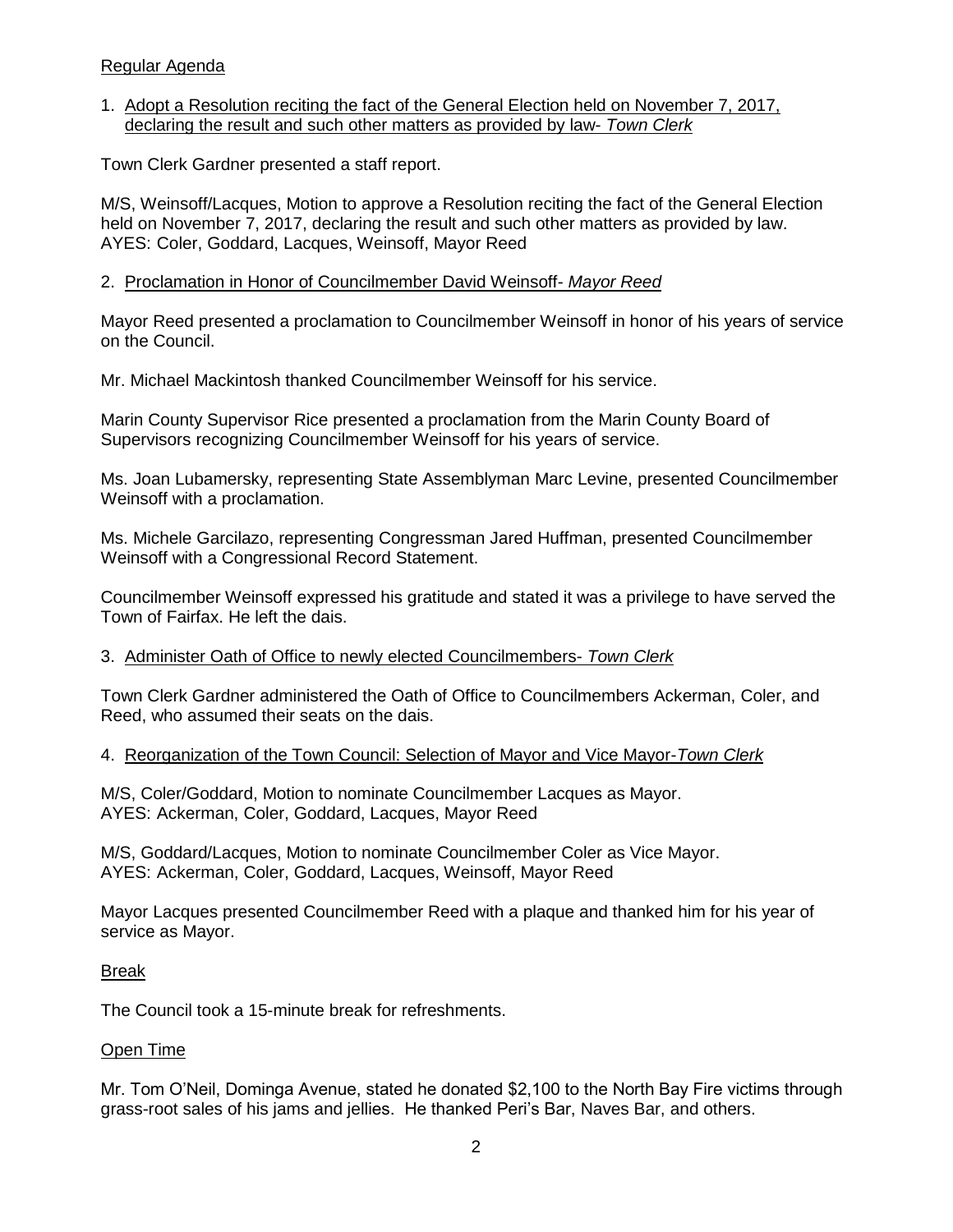Ms. Ling Shien Bell, Dominga Avenue, asked the Council to adopt a resolution to impeach President Trump.

Mr. Michael Mackintosh stated he sent a letter to the County Board of Supervisors expressing his displeasure in not disclosing information from a Closed Session regarding the possible sale of the San Geronimo Golf Course.

Mr. Sierra Salin discussed rent control and the high rents in Marin County.

Ms. Jody Timms, Fairfax representative to the Commission on Aging, gave a report on the Commission's activities, the Fairfax Age Friendly Task Force, the Victory Village project, classes including the Ready-Set-Go Program, end of life planning, and memory issues.

Wendy discussed the Marin County Board of Supervisor's recommendations on housing.

Consent Calendar

- 5. Accept Financial Statement and Disbursement Reports October 2017- *Finance Director*
- 6. Receive Town Treasurer's Report as of June 30, 2017- *Town Treasurer*
- 7. Approve minutes for the November 1, 2017 Town Council meeting- *Town Clerk*
- 8. Receive report on filling vacancy on Planning Commission- *Town Clerk*
- 9. Authorize Town Manager to sign lease agreement for purchase of two police vehicles-  *Chief Morin*
- 10. Adopt resolution granting Town Manager Authority to sign programmatic agreement and related documents for the Pavilion Seismic Retrofit project- *Town Manager*
- 11. Receive Marin Sanitary Services Third Quarterly report- *Town Clerk*
- 12. Approve contract with Maggiora & Ghilotti to perform pavement repair on Sir Francis Drake Boulevard from Marin Road to Oak Manor Road in an amount not-to-exceed \$44,000- *Town Manager*
- 13. Approve improvements to town-wide pedestrian trails (e.g., Tamalpais to Scenic) in an amount not to exceed \$75,000- *Town Manager*
- 14. Authorize Mayor to send letter of opposition to the U.S. Senate Commerce Committee draft bill limiting local authority over wireless facilities, which would force local governments to lease out publicly owned infrastructure- *Councilmember Coler*
- 15. Notice of Amendment to Memorandum of Understanding (MOU) with SEIU Local 1021 Fairfax non-management employees)- *Town Manager*
- 16. Approve contract amendment No. 1 with the California Infrastructure Consultancy for Phase II preliminary engineering, community outreach, environmental, and design work for the replacement of the Azalea Avenue Bridge- *Town Manager*
- 17. Receive annual report on the Marin/Sonoma Mosquito & Vector Control District (MSMVCD)-  *Fairfax Representative to MSMVCD*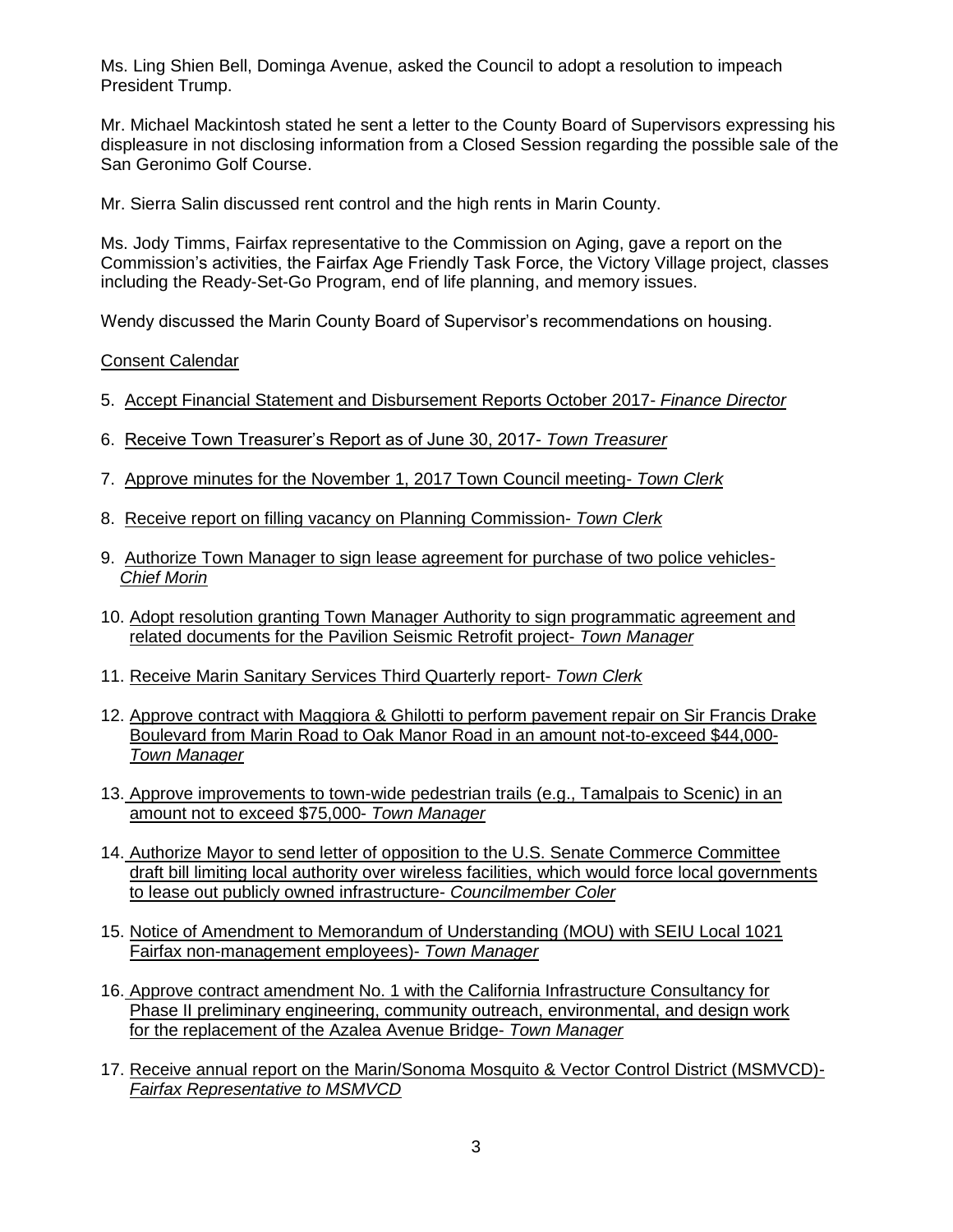- 18. Receive report on the preparation of a FAQ to address issues raised during the recent election period and schedule for discussion at a future Council meeting- *Mayor Reed*
- 19. Adopt Resolution Transferring Certain Streetlights to the Marin General Services Authority and Delegating Authority to the Director of Public Works to Transfer Streetlights on an on-going basis- *Town Manager*

Councilmember Coler referred to item #11 and requested information on bulky waste.

Councilmember Reed referred to item #19 and asked for clarification.

Councilmember Goddard referred to item #18 and asked for clarification.

Mr. Michael Macintosh had questions about items #15 and #16.

Mr. Frank Egger, Fairfax representative to the Marin/Sonoma Mosquito and Vector Control District (MSMVCD), presented a report.

M/S, Coler/Reed, Motion to approve the Consent Calendar, with the exception of item #7. AYES: Ackerman, Coler, Goddard, Reed, Mayor Lacques

M/S, Coler/Goddard, Motion to approve Consent Calendar item #7. AYES: Coler, Goddard, Reed, Mayor Lacques ABSTAIN: Ackerman

### Councilmember Reports and Comments

Councilmember Goddard reported she attended a meeting with the Coalition Connection; helped coordinate the "Not in our Town" film night; took a tour of the Santa Rosa fire areas with the Fire Chief of Mill Valley; attended the Fire Wise Cascade community meeting; a Chamber of Commerce meeting; a meeting at Drake High School regarding marijuana; a Yellow Bus meeting with the Ross Valley School District; a local task force meeting of Zero Waste Marin.

Councilmember Coler reported she attended the Fairfax Community Rummage Sale; several Marin Clean Energy Board meeting; a County-wide assessment of fair housing meeting; an Age Friendly Task Force meeting; an ad hoc trails meeting; several MCCMC meetings; a Marin Telecommunications Agency meeting; a Community Media Center of Marin Board meeting; a mandatory Sexual Harassment Training; an Open Space Committee meeting.

Councilmember Reed reported he toured the site of the former Sunnyside Nursery growing grounds; attended several Ross Valley Fire Board meetings; several MCCMC meetings; several Volunteer Board meetings; continues to work with the North Bay Conservation Corp. on trails; took a tour of the Santa Rosa fires areas.

Councilmember Ackerman stated he attended the Fire Wise Cascade community meeting; a meeting in Mill Valley about affordable housing.

Mayor Lacques reported he attended a Marin Clean Energy meeting; several Climate Action Committee meetings; several MCCMC meetings; the Fire Wise Cascade community meeting.

### Town Manager's Report

Town Manager Toy reported the Street Light LED Retrofit Project will start this month. He reported on winter storm road repair projects: 300 Tamalpais is complete, the project at 93 Madrone Road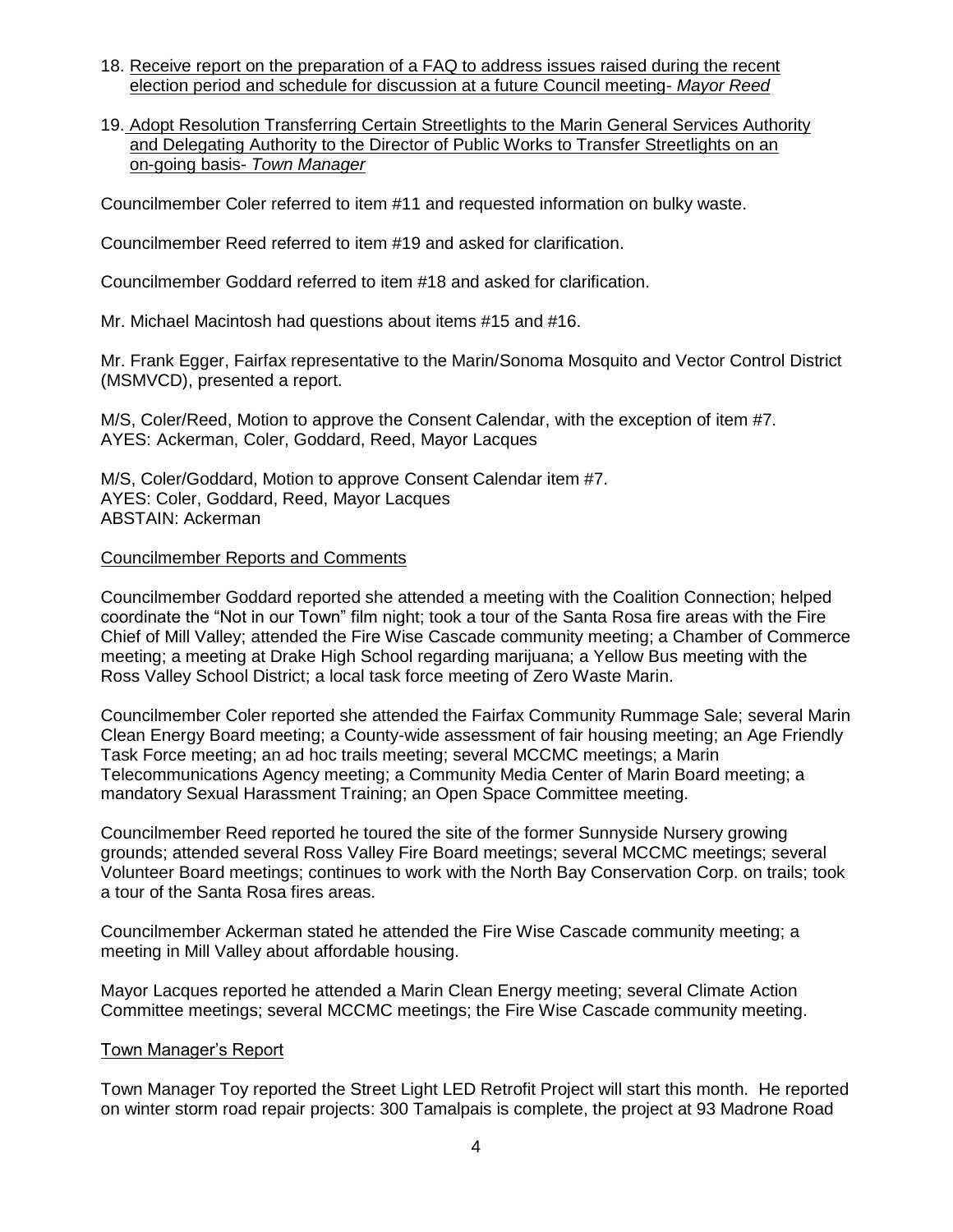started, and the Forrest Avenue project was progressing. The rapid flashing beacon crosswalk light was installed on Sir Francis Drake Boulevard at Oak Tree Lane.

# Public Hearing

20. Report on Study of Commercial Cannabis Uses and Adoption of an Urgency Interim Zoning Ordinance Extending for 10 months and 15 days the Temporary Moratorium on the Establishment, Creation or Expansion of Commercial Cannabis Uses, With Exceptions, Pending the Completion of Studies and the Preparation of an Update to the Town's Municipal and Zoning Codes. Effective from November 1, 2017 through October 31, 2018. CEQA categorically exempt per Section 15060(c)(2), 15061(b)(3) and 15308- Planning **Director** 

Planning Director Berto presented the staff report, noting the ordinance before the Council was contained in the packet supplement. He answered questions from the Council.

Mayor Lacques opened the Public Hearing.

Ms. Emily Sanders, Fairfax, asked if the moratorium would impact her application for a medical dispensary on Bolinas Road she had submitted six months ago. Town Attorney Coleson stated "no"- the moratorium applied to commercial, non-medical uses only.

Mayor Lacques closed the Public Hearing.

M/S, Goddard/Coler, Motion to waive further reading, read by title only and adopt an Urgency Interim Zoning Ordinance Extending for 10 months and 15 days the Temporary Moratorium in all Zoning Districts on the Establishment, Creation or Expansion of any and all Commercial Cannabis Uses, With Exceptions, Pending the Completion of Studies and the Preparation of an Update to the Town's Municipal and Zoning Codes, as amended by the supplement to agenda item #20. AYES: Ackerman, Coler, Goddard, Reed, Mayor Lacques

# Regular Agenda

21. Discuss/consider review of a Use Permit to allow live music performances outdoors on a covered patio of an existing commercial establishment, Peri's Bar, 29 Broadway- Planning **Director** 

Principal Planner Neal presented the staff report. She answered questions from the Council.

Adam, the manager of Peri's Bar, stated the monitoring system for the patio was working effectively to keep the decibel levels down. He saw no need to spend additional money on hardwiring it. He had installed an alarm on the back door to solve the problem of people propping the back door open. He answered questions from the Council.

Ms. Ling Shien Bell, Dominga Avenue, stated there had been about three bands a month playing on the patio for the last six months, which was not a good indication of what it would be like when there is music on the patio four times a week during the summer.

Peggy, Dominga Avenue, acknowledged everyone's willingness to work on this. She stated that the situation had improved a lot, although music four days a week is a lot. She supported the bar hiring only acoustic musicians.

Mr. Troy Harmon, Scenic Road, stated he was inspired by the live music at Peri's. He noted that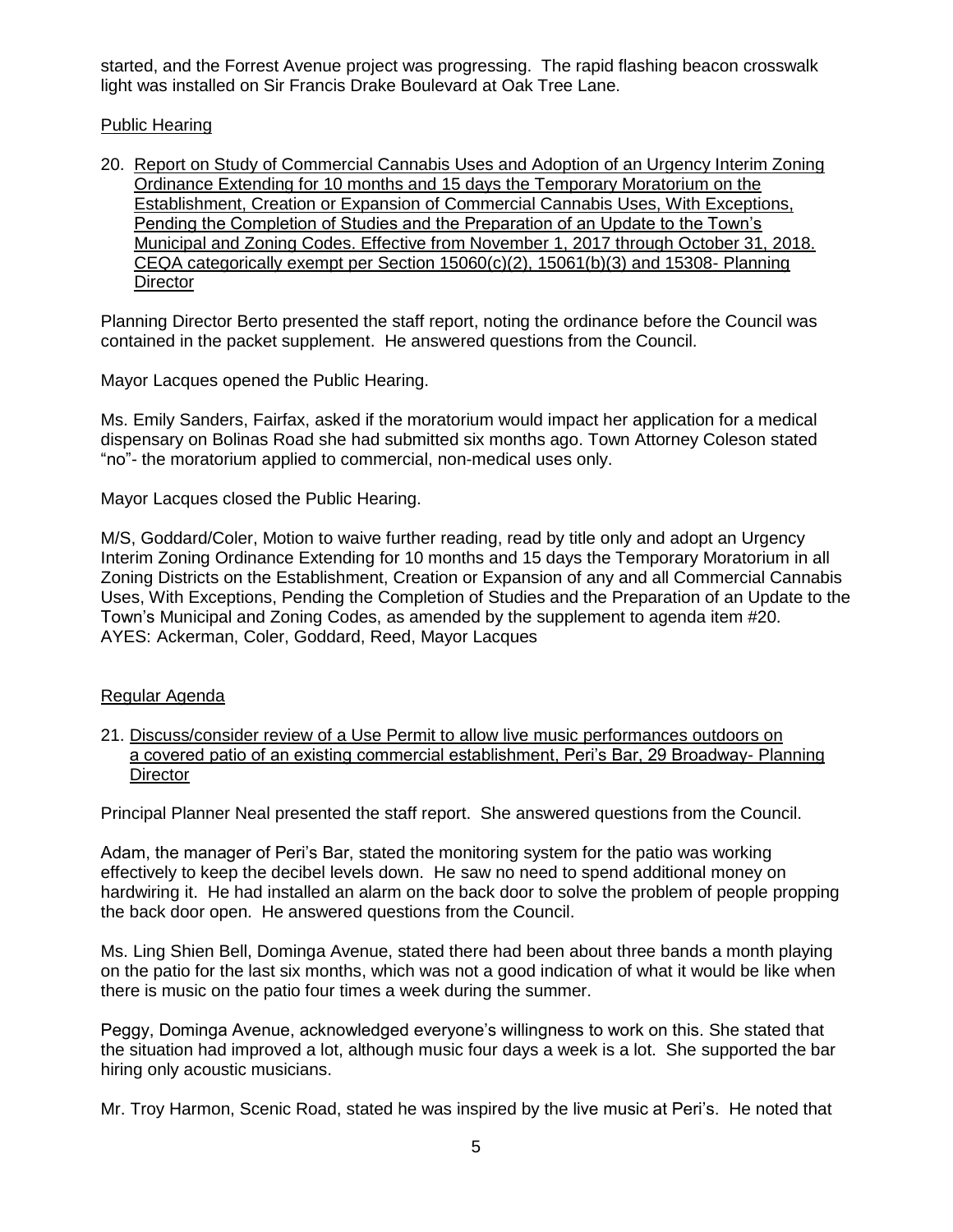the employees of the bar monitored the back door closely, and that Peri's had come up with solutions.

Matt, San Geronimo, discussed the physics of sound and stated 40 decibels is equivalent to the sound of a whisper in a room. He supported Peri's music.

Mr. Mark Bell, Dominga Avenue, stated he was representing the Noise Pollution Clearinghouse. He was concerned that the noise readings were performed by untrained staff to create public policy, and that the decibel readers were not calibrated recently. He supported extending the trial period into the summer, lowering the decibel level limit, and limiting the number of bands.

Mr. Simon Costa, resident of the Marin Town and Country Club and occasional musician at Peri's, disagreed with the previous speaker. He stated that musicians used the decibel meter. He supported Peri's music.

Mr. Sean Humphrey, Cascades, disagreed with Mr. Bell and supported Peri's music. He noted Peri's had been proactive in taking steps to try to rectify the situation.

Ms. Mallory Geitheim, Willow Avenue, stated she understood both viewpoints, but that it was important to try to keep the live music. She suggested addressing the calibration and having the musicians take responsibility.

Mr. Josh Burkes, Bolinas Road and bartender at Peri's, stated that Peri's had made compromises which negatively affected the business and the employees. He noted there had been no violations of the noise ordinance.

Mr. Rick Hamer, Bolinas Road, stated he would like to see a conclusion to this issue, rather than another 6-month review period. During this past review period Peri's did what the Town Council had requested and it was successful; it should become permanent.

Mr. Sierra Salin noted people have different sensitivities. He suggested Peri's close all doors to keep the music inside.

Mr. Michael Mackintosh stated businesses should be encouraged but he also is a supporter of private property rights. He suggested clarifying the rules that contribute to the problem.

M/S, Reed/Coler, Motion for the management at Peri's to install a permanent alarm with a timer on the door and an alarm speaker at the bar, to continue to use the existing decibel reader and maintain a log sheet of the calibration of the decibel monitor. Staff was directed to report back to the Council at the September meeting regarding the progress. AYES: Ackerman, Coler, Goddard, Reed, Mayor Lacques

It was the consensus of the Council to rearrange the agenda as follows: item #25 next, then #22, #24, and #23.

25. Second reading by title only and adoption of an Ordinance of the Town Council of the Town Of Fairfax Amending Chapter 8.44 of the Fairfax Municipal Code, Title 8, Entitled "Clean Indoor and Outdoor Air and Health Protection- Smoking Regulations" to Prohibit Smoking In Unenclosed Service Area, Raise the Age to Purchase Tobacco Products and Require The Licensure of Tobacco Retailers to Ensure Compliance with Tobacco Control Laws  *which would improve air quality and health in Town*; CEQA Categorical Exemption, CEQA Guidelines Sections 15060(c)(2), 15060(c)(3)- Town Manager

Town Manager Toy presented the staff report.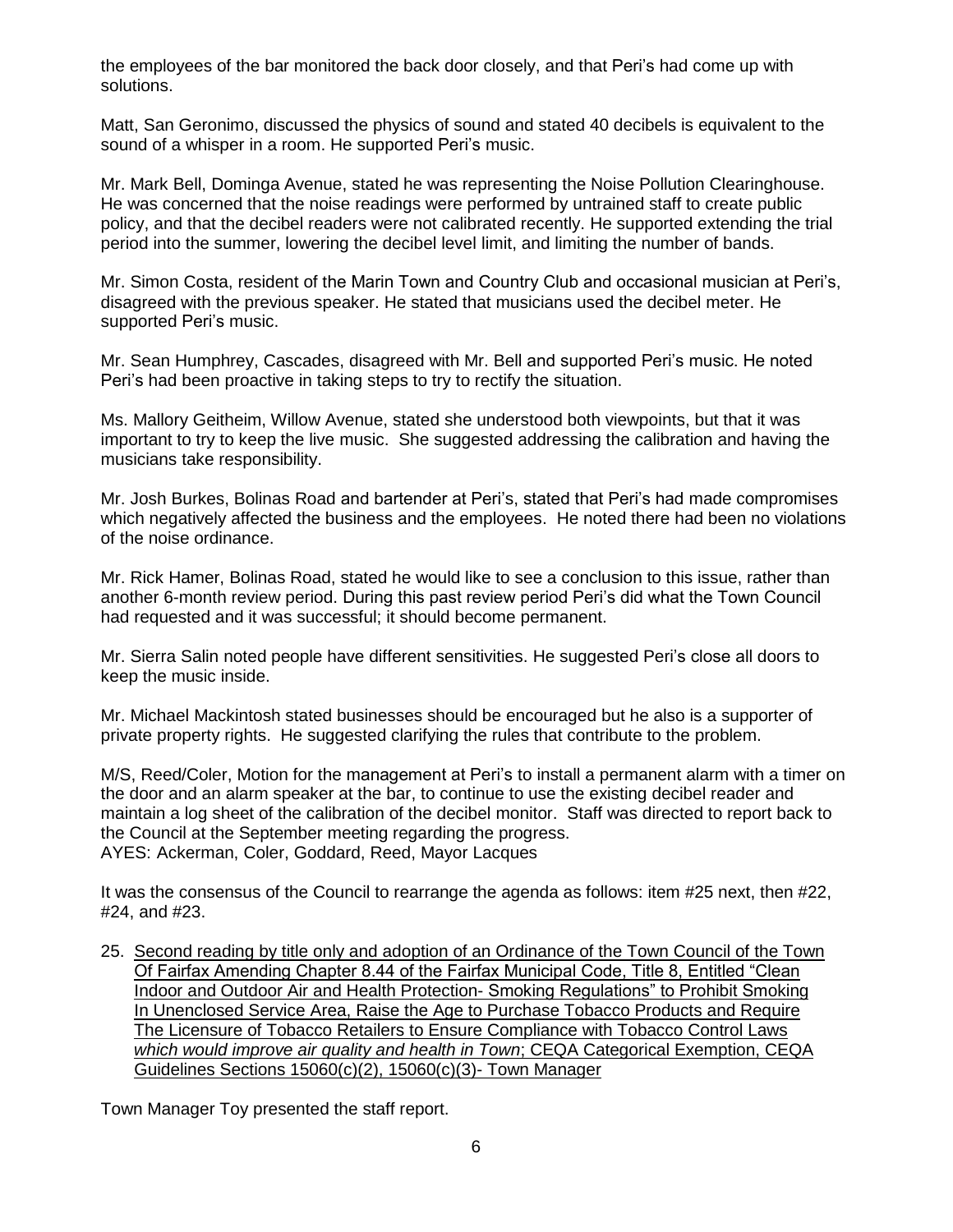There were no comments from the public.

M/S, Coler/Reed, Motion to waive the second reading and adopt an Ordinance of the Town Council of the Town Of Fairfax Amending Chapter 8.44 of the Fairfax Municipal Code, Title 8, Entitled "Clean Indoor and Outdoor Air and Health Protection- Smoking Regulations" to Prohibit Smoking in Unenclosed Service Area, Raise the Age to Purchase Tobacco Products and Require The Licensure of Tobacco Retailers to Ensure Compliance with Tobacco Control Laws. AYES: Ackerman, Coler, Goddard, Reed, Mayor Lacques

Mr. Michael Mackintosh asked how this ordinance would apply to marijuana.

22. Introduce and read by title only an Ordinance Amending Chapter 9.28, Entitled "Social Host Accountability" of the Fairfax Municipal Code to Prohibit Loud or Unruly Gatherings Where Marijuana is Served to, Ingested by or in Possession of Underage Persons; Adding Party Buses and Limousines to the Gatherings where Loud and Unruly Parties are Prohibited; and Adding Participation and Graduation from a Juvenile Diversion Plan or Payment of a Civil Fine. CEQA categorically exempt, CEQA Guidelines Sections 15060(c)(3) and 15061(b)(3)- Town Manager

Town Manager Toy presented the staff report.

Ms. Nancy Vernon, Aide to Marin County Supervisor Rice, had worked on the County's ordinance and stated it was important to the County for cities and towns to have consistent policies. She noted that Mill Valley and Tiburon had adopted similar ordinances.

Mr. Michael Mackintosh stated he was supported the restorative justice option to the Ordinance. He acknowledged the work of Mr. Don Carney.

Chief Morin discussed the two restorative justice programs that the Town used.

M/S, Goddard/Coler, Motion to Introduce and read by title only an Ordinance Amending Chapter 9.28, Entitled "Social Host Accountability" of the Fairfax Municipal Code to Prohibit Loud or Unruly Gatherings Where Marijuana is Served to, Ingested by or in Possession of Underage Persons; Adding Party Buses and Limousines to the Gatherings where Loud and Unruly Parties are Prohibited; and Adding Participation and Graduation from a Juvenile Diversion Plan or Payment of a Civil Fine.

AYES: Ackerman, Coler, Goddard, Reed, Mayor Lacques

24. Second reading by title only and adoption of an Ordinance to Amend the Town Municipal Code, Chapter 8.08 (Garbage and Rubbish Disposal), Section 8.08.050 (Duties of Owners and Occupants) to Require Single Source Separation of Recyclable and Compostable Materials from Solid Waste *which would ban organics and recyclables from residential landfill containers*; CEQA Categorically exempt Class 8, CEQA Guidelines Sections 15060(c)(2), 15061- Town Manager

Town Manager Toy presented the staff report. He answered questions from the Council.

Mr. Michael Mackintosh stated that in a housing complex, some people comply and some do not.

M/S, Goddard/Reed, Motion to waive the second reading and adopt an Ordinance to Amend the Town Municipal Code, Chapter 8.08 (Garbage and Rubbish Disposal), Section 8.08.050 (Duties of Owners and Occupants) to Require Single Source Separation of Recyclable and Compostable Materials from Solid Waste.